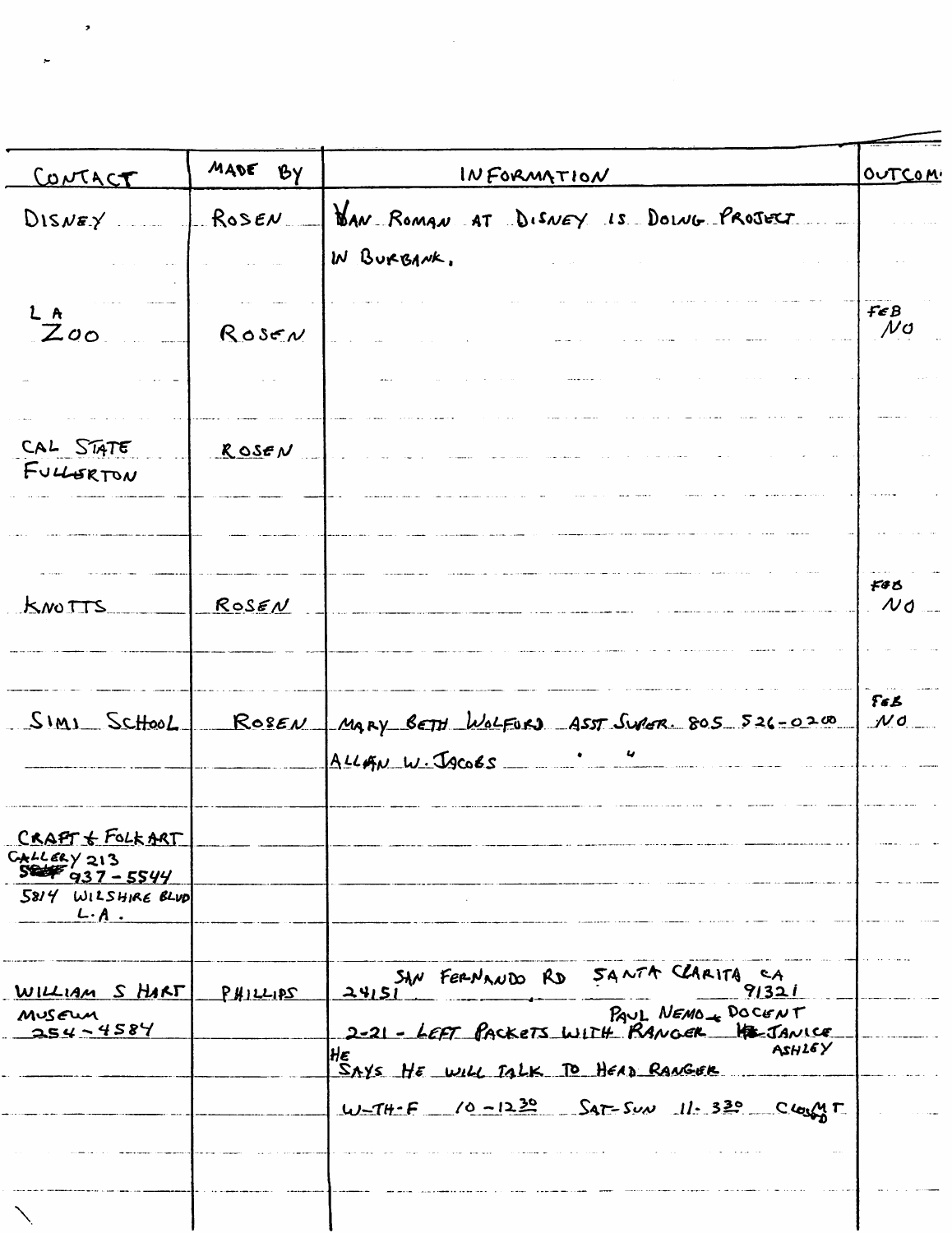| CONTACT                                     | MADE BY      | INFORMATION                                    | OUTCOME |
|---------------------------------------------|--------------|------------------------------------------------|---------|
| LEE BUTTLE                                  | $P$ HILLIPS  | IS BUILDING NEW GOLP COURSE                    |         |
| GOLF'N STUFF                                |              | IN SIMI VALLEY. WOULD USE BOOTHILL AS          |         |
| 10555 E. FIRESTONE BLUD                     |              | THEME SENT PACKET 2-19                         |         |
| NORWALK, CA 90650                           |              |                                                |         |
| $213 - 868 - 9956$                          |              |                                                |         |
|                                             |              |                                                |         |
|                                             |              |                                                |         |
| MARY LOU HOWARD PHILLIPS                    |              | SHE CALLED US AFTER DICK WIRNER 845-4667       |         |
| BURBANK CITY COUNCIL                        | $R$ ose $N$  | SAW IV. AND Callon US. SENT PACKET 2-12-28     |         |
| $275 \epsilon$ O $L_1\nu \epsilon$ Ave      | $953 - 9708$ |                                                |         |
| BURBANK, CA 91502                           |              |                                                |         |
|                                             |              |                                                |         |
|                                             |              |                                                |         |
| JOE HINSBERC                                |              | NOW DEVELOPMENT BOB HOPE DONATING LAND         |         |
| DEPUTY CITY MANAGER<br>-CITY OF SIMI VALLEY |              | FOR NEW PARK. MARY BETH WOLFORD OF SIMI SCHOOL |         |
| $9929$ Tapo CANYON RD                       |              | SuccesTED                                      |         |
| SIMI VALLEY, CA 93063<br>(BOB HOPE PROSELT) |              |                                                |         |
|                                             |              |                                                |         |
|                                             |              |                                                |         |
|                                             |              |                                                |         |
| GENE ASTRY MUSEUM                           | ROSEN        |                                                |         |
|                                             |              |                                                |         |
|                                             |              |                                                |         |
|                                             |              |                                                |         |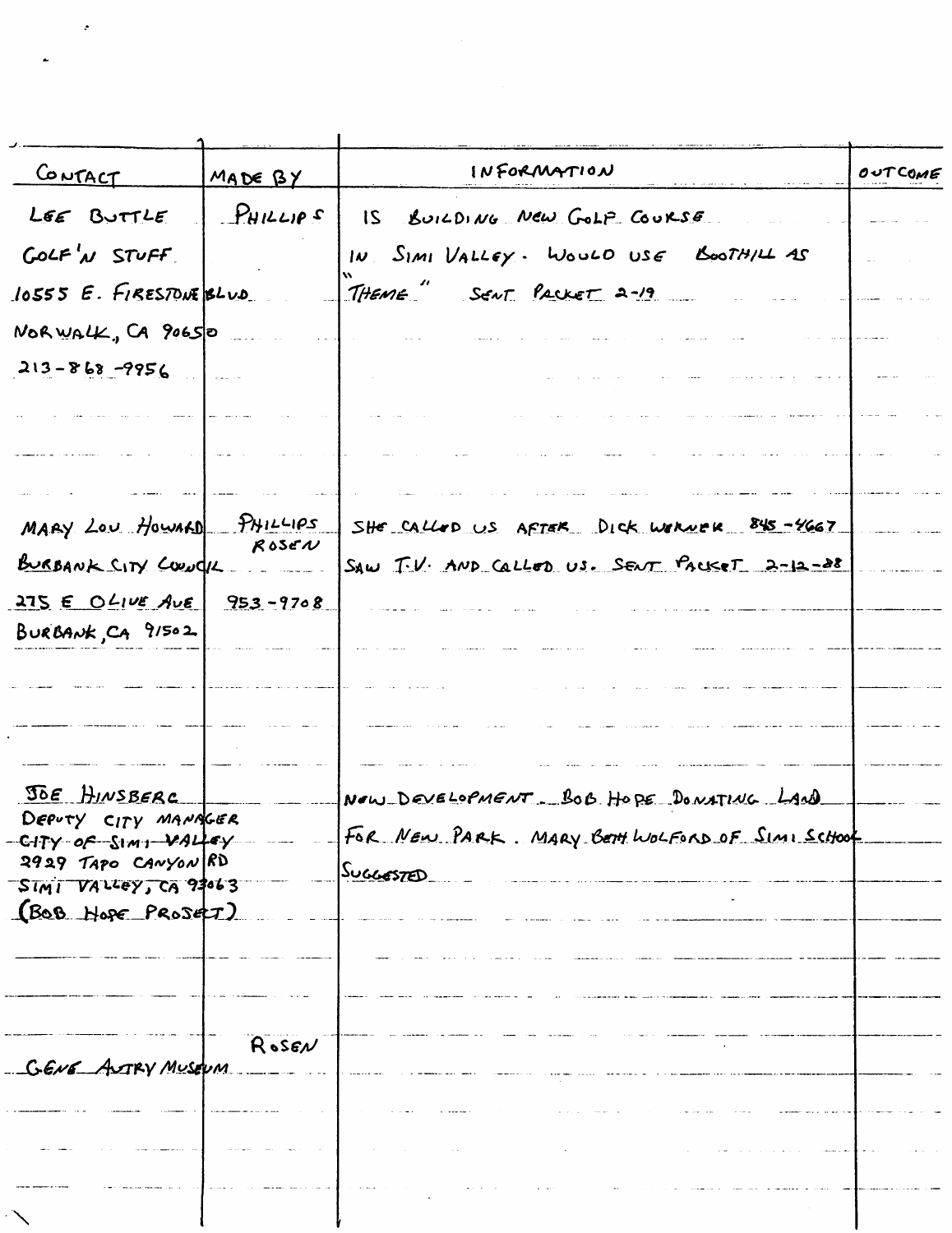| CONTACT<br>MADE BY                                  |             | INFORMATION                              |               |
|-----------------------------------------------------|-------------|------------------------------------------|---------------|
| .JIM OKIMOTO<br>ASST. DIRECTOR                      | $P$ HILLIPU | 2-23 TALKED TO HIM ON PHONE, SENT PARKET |               |
| DOUNTY OF $4.4.$<br>DEPT OF PARKS AND<br>RECREATION |             |                                          |               |
| Y33 S VERMONTAVE                                    |             |                                          |               |
| LOS ANGELES, CA 90020                               |             |                                          |               |
| $213 - 738 - 2956$                                  |             |                                          |               |
|                                                     |             |                                          |               |
| STRATHERN<br>HISTORICAL PARK<br>7647 Des DORA       | $P$ HILLIPS | TALKED TO PAT HAVENS GAUE HER PARKET     |               |
| $SIMI$ VALLEY<br>93065<br>$-805 - 526 - 0879$       |             | SAID NOT INTERFSTED ASSOC W SIMI SCHOOL  | $\mathcal{N}$ |
|                                                     |             |                                          |               |
| BETTY PEMBER                                        | PHISEIPS    | BUILDING HISTORICAL VILLAGE NEXT         |               |
| SANTA CLARITA VALLEY                                |             | To WM. S. HART RANCH 223 TALKED ON PHONE |               |
| HISTORICAL SOCIETY                                  |             | SENT PACKET VERY INTERESTED!             |               |
| 25223 ATwad Blue                                    |             |                                          |               |
| $N$ EW HALL, CA. 91321                              |             |                                          |               |
| $805 - 259 - 4974$                                  |             |                                          |               |
|                                                     |             |                                          |               |
|                                                     |             |                                          |               |
|                                                     |             |                                          |               |
| $\sim$                                              |             |                                          |               |

 $\mathcal{L}^{\text{max}}_{\text{max}}$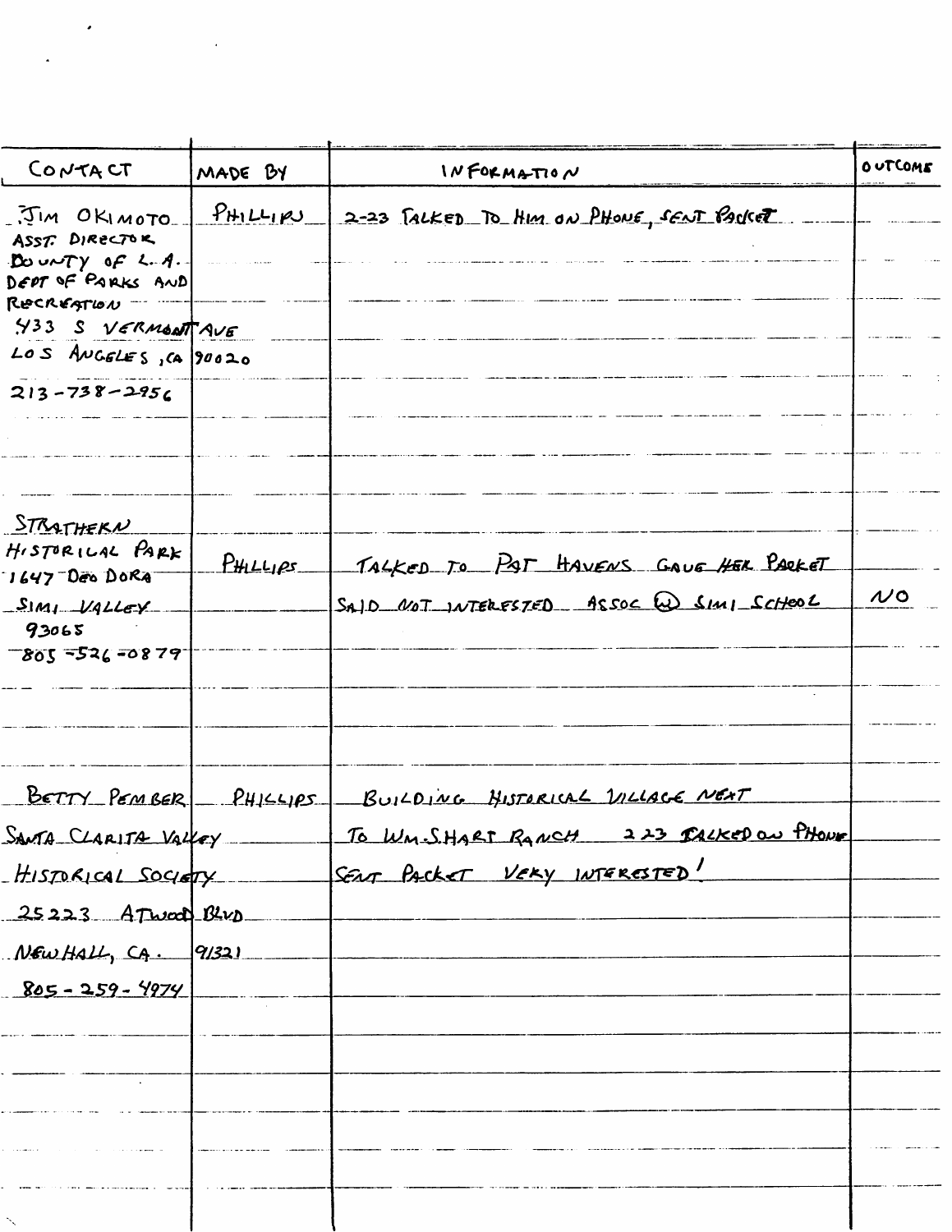|                             | GENERAL CONTACTS <u>NOT</u> DONOR SITES                                                                                     |  |
|-----------------------------|-----------------------------------------------------------------------------------------------------------------------------|--|
|                             | AL MARTINEZ COLUMNIST BOB CAREY PHOTOGRAPHER                                                                                |  |
| 20000 PRAIRIE ST.           | L A TIMES                                                                                                                   |  |
| $CHATS W0RTT$ $(A. 91311)$  | $818 - 772 - 3322$                                                                                                          |  |
| $818 - 772 - 3200$          |                                                                                                                             |  |
| L.A. TIMES                  | میں ا <del>ردوسیاں</del> ریک <del>نوں کی رابط میں</del> دیکھ میں میں انتظام کو معلومات رہا ہے کہ انتظام کے درمیان کر انتظام |  |
|                             | منزوجه وسائل ستتصلص صحب المسترد والمصطرف المرمودين                                                                          |  |
|                             | a consideration of the construction and consideration and the angle of the construction                                     |  |
| $JOE$ WACHS                 | $485 - 3391$                                                                                                                |  |
|                             | COUNCILMAN 2NO DISTRICT                                                                                                     |  |
| $CITY$ of $L-A$ .           | .<br>Prince in Galaxia and a complete complete of a power of the complete form the complete of the complete of the          |  |
| $M-39$ CITY HALL            |                                                                                                                             |  |
| 200 NORTH SPRING ST.        | tante de la comunicación de la comunicación de la comunicación de la comunicación de la comunicación de la comunicación     |  |
| $Loss$ A NGELES, $(490012)$ | .<br>19 de janvier - January Laurence, american español español (no español de la construída de la contenente de la         |  |
|                             |                                                                                                                             |  |
| $KCET$ PUBLIC $TV$          | 4401 SUNSET BLUD                                                                                                            |  |
| HUELL HOWSER                | LOS ANGELES, CA. 90027                                                                                                      |  |
|                             | $SEWOR$ PRODUCER $125-666-6500$                                                                                             |  |
| COMMUNITY AFFAIRS REP       |                                                                                                                             |  |
|                             | $213 - 667 - 9371 - 667 - 9380$                                                                                             |  |
|                             |                                                                                                                             |  |
|                             |                                                                                                                             |  |
| $J_0 \epsilon$ RICO         | a a como o comunica como a conseguidade a conseguida e a conseguida e a conseguidade como este con                          |  |
|                             | $kNBC$ CHANNEL 4                                                                                                            |  |
|                             | $3000$ W. $A$ LAMEDA $NE$                                                                                                   |  |
| $B$ URBANK $(A. 91523)$     |                                                                                                                             |  |
| $818 - 840 - 3425$          |                                                                                                                             |  |

 $\bullet$ 

 $\ddot{\phantom{0}}$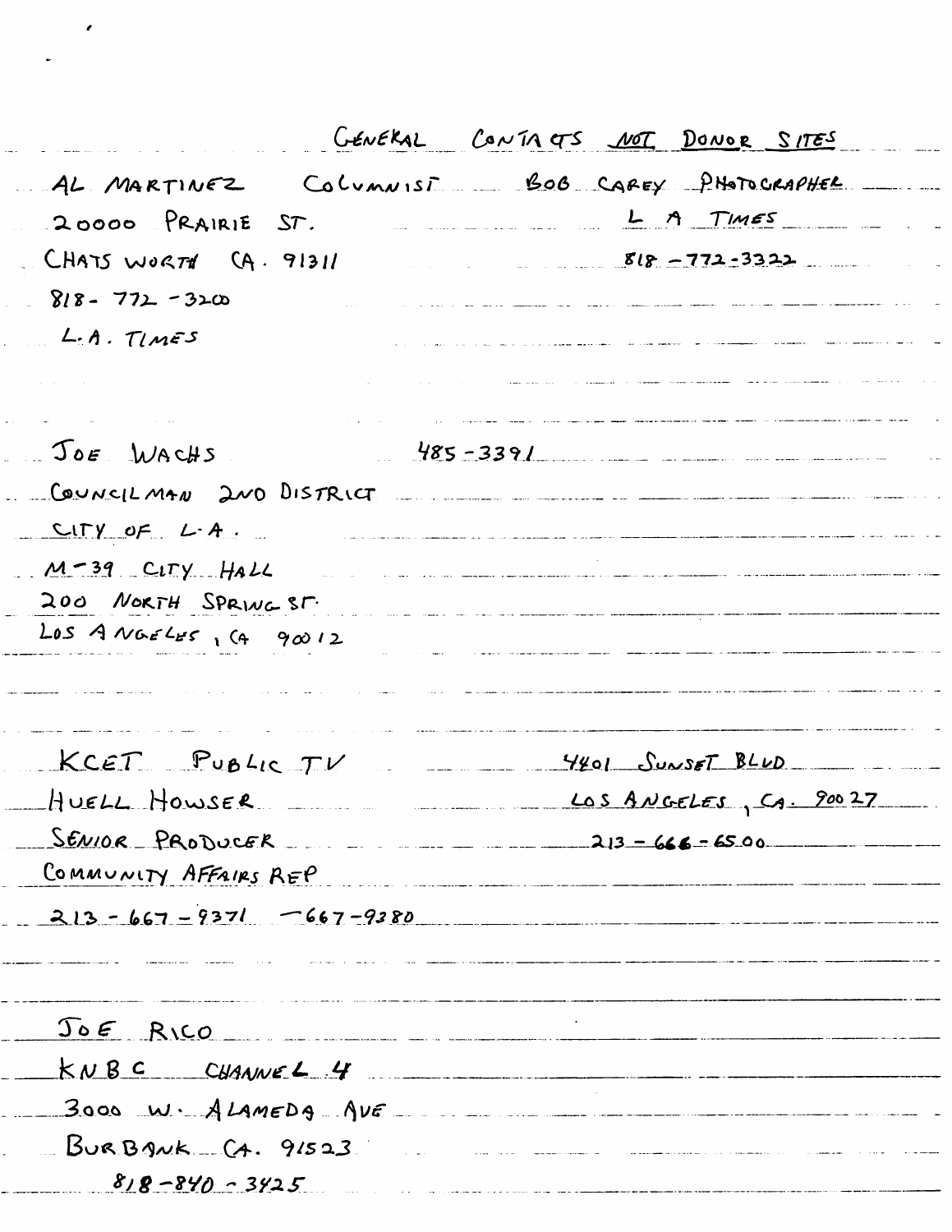GENERAL CONTACTS NOT DONOR SITES LOHR CARNEVALE & LOHB INC RELOCATE EDMUNO B LOHR JR.  $Bo\sigma$   $HIL$  $6521$   $C4884$   $ST$ BELL GARDENS, CA 90201  $213 - 927 - 8311$   $LIC. 179902$ and the construction of the company of the company of the company company of the construction of the company of .<br>Andre Corean Statement Communication and analysis international continues and analysis in the series of the co المتحدث ستبدع والماري التقييمات  $2 - 23$ SYGMA MAGAZINE TOOK PHOTOS WILL SEND COPY OF THIERRY CAMPION  $8833$  Sunset  $B\&O$ . Las Angeles, CA.90069  $555 - 1349$ <u> 1989 - Andrea Station Barbara, actor a contra de la contra de la contra de la contra de la contra de la con</u>tra <u>.</u><br>19 december - Johann Leon, Amerikaansk politikus († 1900) ,我们就是一个人的人,我们就是一个人的人,我们就是一个人的人,我们就是一个人的人,我们就是一个人的人,我们就是一个人的人,我们就是一个人的人,我们就是一个人的人 .<br>In constitution of the property product in the capability of the college of the consequence of the college of  $\label{eq:3.1} \begin{minipage}{0.9\textwidth} \begin{minipage}{0.9\textwidth} \centering \begin{minipage}{0.9\textwidth} \centering \end{minipage} \begin{minipage}{0.9\textwidth} \centering \begin{minipage}{0.9\textwidth} \centering \end{minipage} \end{minipage} \begin{minipage}{0.9\textwidth} \centering \begin{minipage}{0.9\textwidth} \centering \end{minipage} \end{minipage} \begin{minipage}{0.9\textwidth} \centering \begin{minipage}{0.9\textwidth} \centering \end{minipage} \end{minipage} \begin{minipage}{0.9\text$  $\label{eq:2.1} \mathcal{L} = \mathcal{L} \left( \mathcal{L} \right) \mathcal{L} \left( \mathcal{L} \right) \mathcal{L} \left( \mathcal{L} \right) \mathcal{L} \left( \mathcal{L} \right) \mathcal{L} \left( \mathcal{L} \right) \mathcal{L} \left( \mathcal{L} \right) \mathcal{L} \left( \mathcal{L} \right) \mathcal{L} \left( \mathcal{L} \right) \mathcal{L} \left( \mathcal{L} \right) \mathcal{L} \left( \mathcal{L} \right) \mathcal{L} \left( \mathcal{L} \right) \mathcal{L}$ .<br>De la mandata de la mandata de la construcción de la mandata de la mandata de la mandata de la mandata de la m in a component of the component of the component of the component of the component of the component of the component of the component of the component of the component of the component of the component of the component of